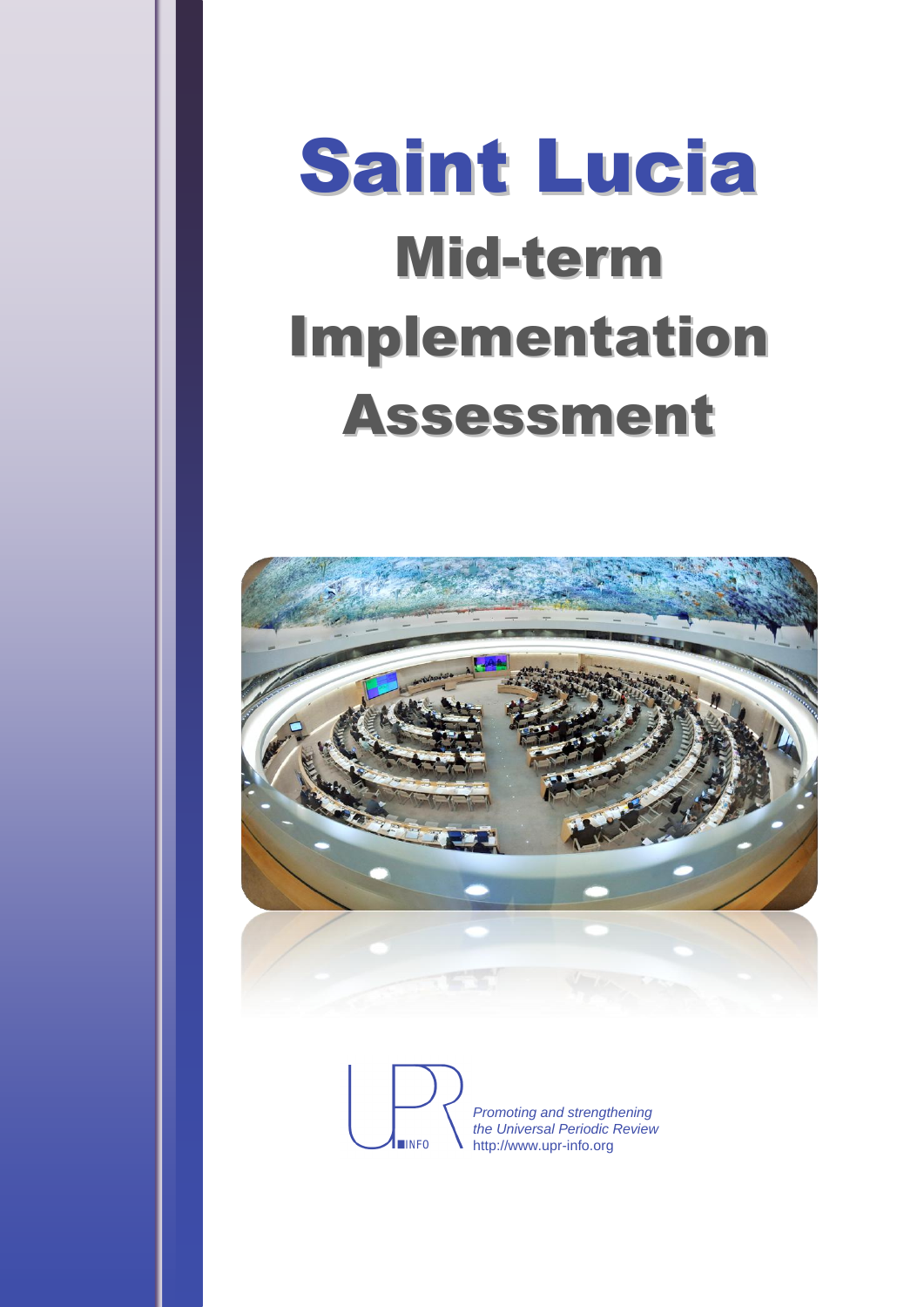## **Introduction**

#### **1. Purpose of the follow-up programme**

*The second and subsequent cycles of the review should focus on, inter alia, the implementation of the accepted recommendations and the development of the human rights situation in the State under review.*

A/HRC/RES/16/21, 12 April 2011 (Annex I C § 6)

The Universal Periodic Review (UPR) process takes place every four and half years; however, some recommendations can be implemented immediately. In order to reduce this interval, we have created an update process to evaluate the human rights situation two years after the examination at the UPR.

Broadly speaking, *UPR Info* seeks to ensure the respect of commitments made in the UPR, but also, more specifically, to give stakeholders the opportunity to share their opinion on the commitments. To this end, about two years after the review, *UPR Info* invites States, NGOs, and National Institutions for Human Rights (NHRI) to share their comments on the implementation (or lack thereof) of recommendations adopted at the Human Rights Council (HRC) plenary session.

For this purpose, *UPR Info* publishes a Mid-term Implementation Assessment (MIA) including responses from each stakeholder. The MIA is meant to show how all stakeholders are disposed to follow through on, and implement their commitments. States should implement the recommendations that they have accepted, and civil society should monitor that implementation.

While the follow-up's importance has been highlighted by the HRC, no precise directives regarding the follow-up procedure have been set until now. Therefore, *UPR Info* is willing to share good practices as soon as possible, and to strengthen the collaboration pattern between States and stakeholders. Unless the UPR's followup is seriously considered, the UPR mechanism as a whole could be adversely affected.

The methodology used by UPR Info to collect data and to calculate index is described at the end of this document.

Geneva, 31 October 2013



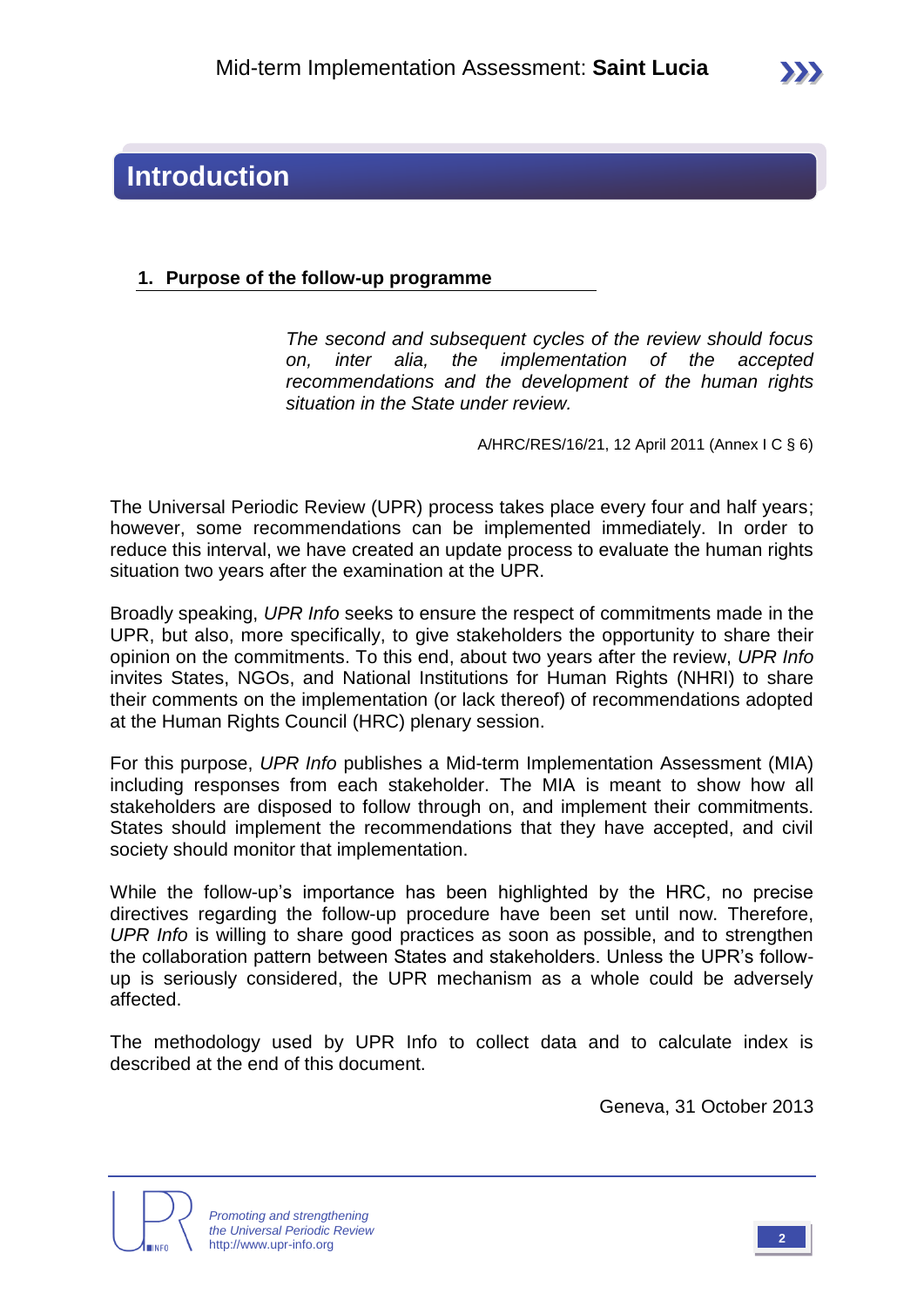

## **Follow-up Outcomes**

#### **1. Sources and results**

All data are available at the following address:

[http://followup.upr-info.org/index/country/saint\\_lucia](http://followup.upr-info.org/index/country/saint_lucia)

We invite the reader to consult that webpage since all recommendations, all stakeholders' reports, as well as the unedited comments can be found at the same internet address.

3 stakeholders' reports were submitted for the UPR. 3 NGOs were contacted. 1 UN agency was contacted. The Permanent Mission to the UN was contacted. No National Human Rights Institution (NHRI) was found.

2 NGOs responded to our enquiry. The UN agency did not respond. The State under Review did not respond to our enquiry either.

The following stakeholders took part in the report:

1. **NGOs**: (1) Edmund Rice International (ERI) (2) Global Initiative to End All Corporal Punishment of Children (GIEACPC)

*IRI*: 4 recommendations are not implemented, 0 recommendation is partially implemented, and 3 recommendations are fully implemented. No answer was received for 133 out of 140 recommendations and voluntary pledges.



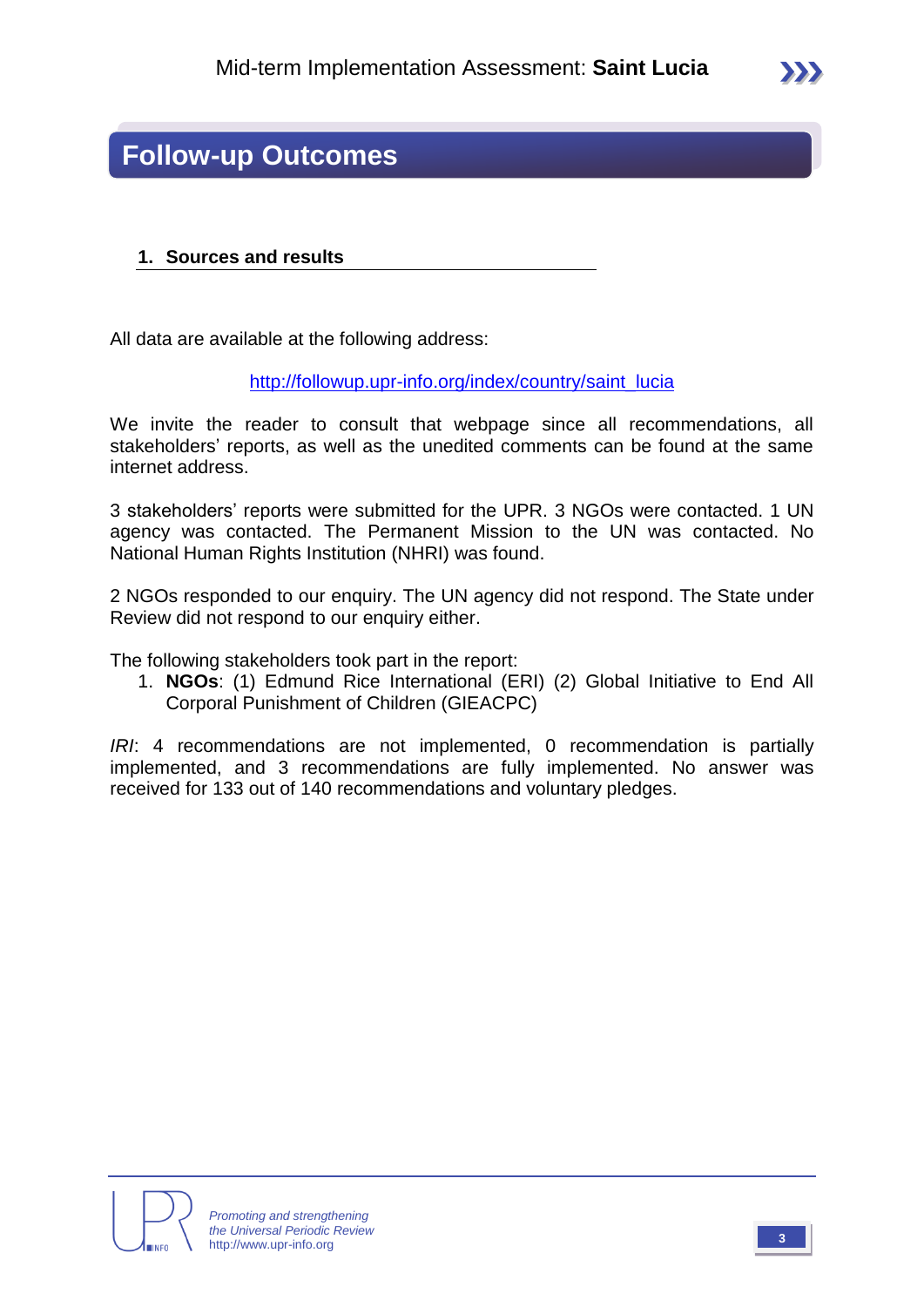#### **2. Feedbacks on recommendations**

## **ESC Rights**

Recommendation nº67: *Look to develop and support programmes directed towards the training and education of marginalized youth in Saint Lucia* (Recommended by *Maldives*)

IRI: *fully implemented*

Recommendation nº68: *Strengthen its efforts to develop and support educational programmes and technical training for marginalized youth in the country*  (Recommended by *Canada*)

+

IRI: *fully implemented*

Recommendation nº69: *Develop and support programmes directed towards the training and education of marginalized youth* (Recommended by *Slovenia*)

+

IRI: *fully implemented*

Edmund Rice International (ERI) response: [This recommendation was] accepted by  $St$  Lucia.

Our people on the ground in St Lucia are very positive about the support they have since received from the government of St Lucia. Funding was provided for the CARE program which is an educational program directed towards marginalised youth which is conducted by members of our network. In the budget following the UPR session funding was provided for the CARE program and subsequently even when budgets were cut across the board, including that of the Ministry of Education, funding for CARE remained untouched.

It was further reported that relevant government ministries include CARE in workshops, consultations and advisory sessions.

## **Women & Children**

Recommendation nº54: *Review its existing legislation to fully reflect the principles and provisions of CRC, especially in relation to non-discrimination, corporal punishment and juvenile justice* (Recommended by *Guatemala*)

IRI: *not implemented*

Global Initiative to End All Corporal Punishment of Children (GIEACPC) response: There appears to have been no comprehensive review of legislation relating to corporal punishment of children.

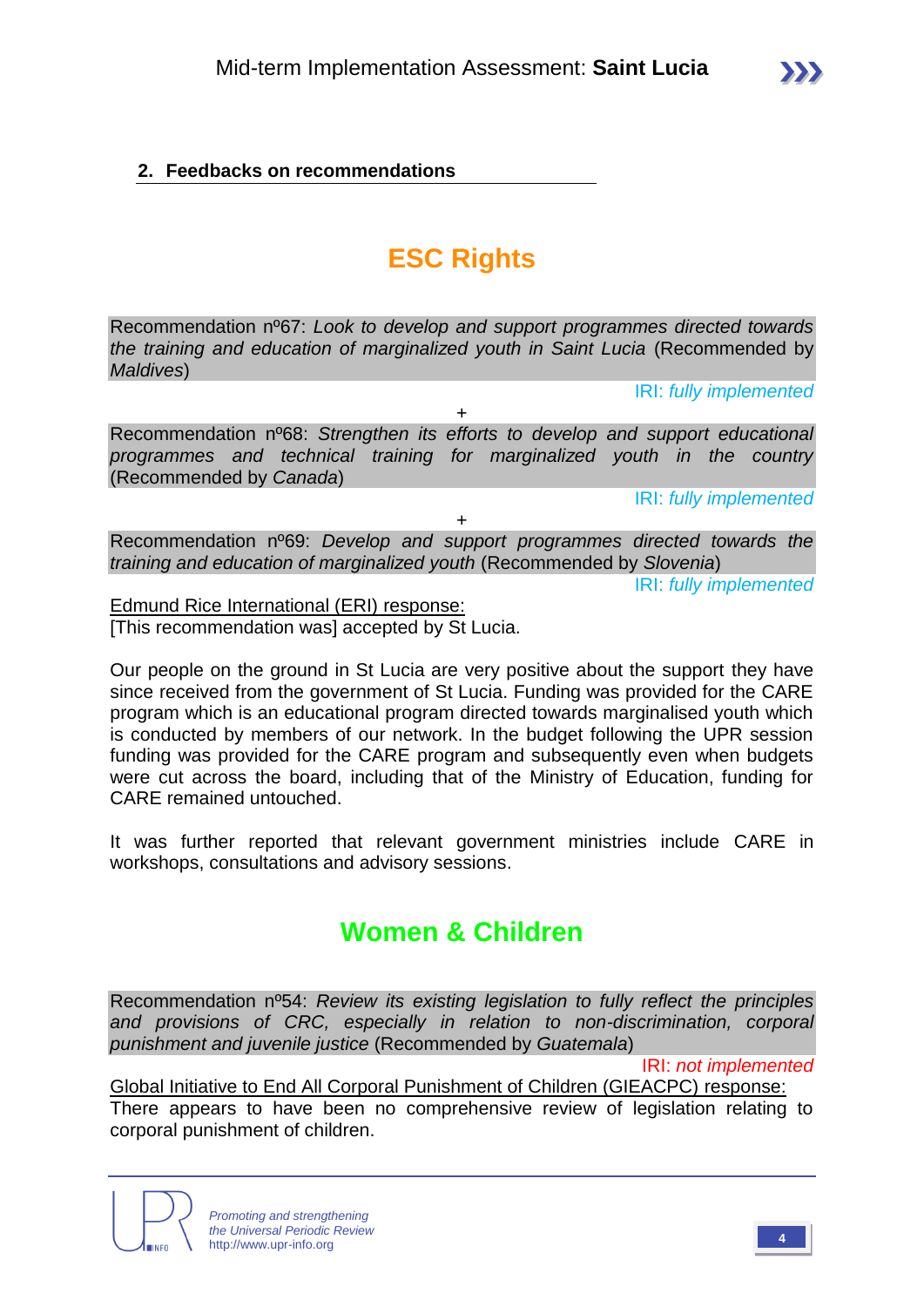

+

IRI: *not implemented*

Recommendation nº108: *Amend the legislation to explicitly prohibit corporal punishment in families, schools and institutions, to conduct awareness-raising campaigns on this issue and to ensure that the existing legislation related to children fully reflects the principles and provisions contained in CRC* (Recommended by *Italy*) IRI: *not implemented*

#### GIEACPC response:

In rejecting this recommendation, the Government stated that law reform is a "formidable challenge" but that efforts will continue to promote positive, non-violent forms of discipline. The near universal deep-rooted acceptance of corporal punishment in childrearing means that it is typically not perceived as "violent": amending the law to explicitly prohibit corporal punishment sends a clear message that it is no longer acceptable or lawful and supports, not hinders, efforts to promote non-violent discipline. On the contrary, laws which allow, regulate or provide a defence for the use of corporal punishment - as in St Lucia's Education Act 1999 and the right "to administer reasonable punishment" in the Children and Young Persons Act 1972 - undermine such efforts.

Recommendation nº106: *Increase efforts to ban corporal punishment from schools*  (Recommended by *Costa Rica*)

#### GIEACPC response:

Corporal punishment remains lawful in schools. In rejecting this recommendation, the Government stated that law reform is a "formidable challenge" but that efforts will continue to promote positive, non-violent forms of discipline. The near universal deep-rooted acceptance of corporal punishment in childrearing means that it is typically not perceived as "violent": amending the law to explicitly prohibit corporal punishment sends a clear message that it is no longer acceptable or lawful and supports, not hinders, efforts to promote non-violent discipline. On the contrary, laws which allow, regulate or provide a defence for the use of corporal punishment - as in St Lucia's Education Act 1999 and the right "to administer reasonable punishment" in the Children and Young Persons Act 1972 - undermine such efforts.

Recommendation nº107: *Prohibit all forms of corporal punishment of children in all settings* (Recommended by *Slovenia*)

#### IRI: *not implemented*

IRI: *not implemented*

#### GIEACPC response:

There has been no change in the legality of corporal punishment of children since the review of St Lucia in 2011: it is lawful in the home, alternative care settings, day care, schools and penal institutions. In rejecting this recommendation, the Government stated that law reform is a "formidable challenge" but that efforts will continue to promote positive, non-violent forms of discipline. The near universal deep-rooted acceptance of corporal punishment in childrearing means that it is typically not perceived as "violent": amending the law to explicitly prohibit corporal punishment

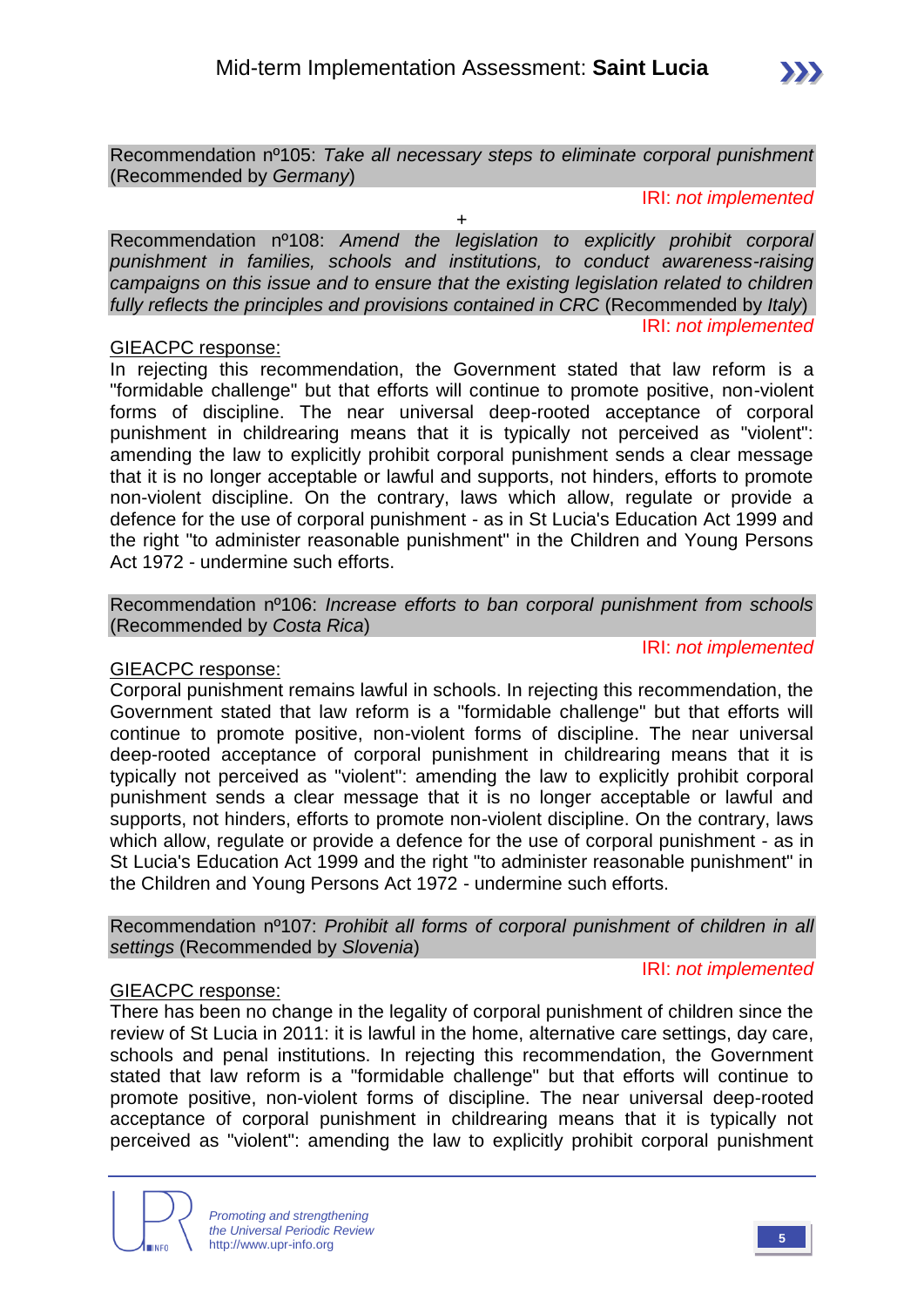sends a clear message that it is no longer acceptable or lawful and supports, not hinders, efforts to promote non-violent discipline. The majority of states which have achieved prohibition of corporal punishment have done so ahead of public opinion, and public opinion on the issue has then changed following law reform.



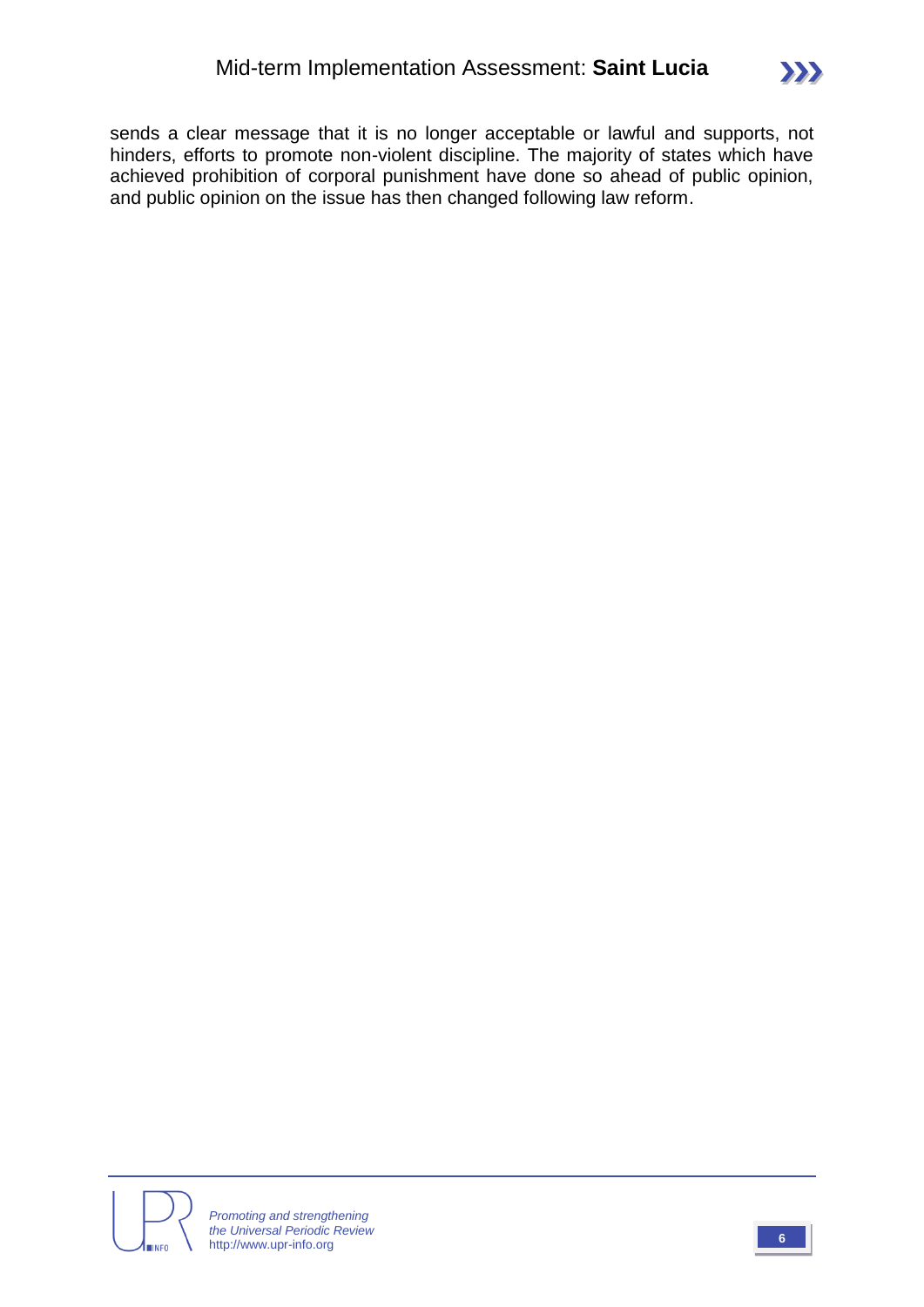## **Methodology**

A. First contact

Although the methodology has to consider the specificities of each country, we applied the same procedure for data collection about all States:

- 1. We contacted the Permanent Mission to the UN either in Geneva (when it does exist) or New York;
- 2. We contacted all NGOs which took part in the process. Whenever NGOs were part of coalitions, each NGO was individually contacted;
- 3. The National Institution for Human Rights was contacted whenever one existed.
- 4. UN Agencies which sent information for the UPR were contacted.

We posted our requests to the States and NHRI, and sent emails to NGOs and UN Agencies.

The purpose of the UPR is to discuss issues and share concrete suggestions to improve human rights on the ground. Therefore, stakeholders whose objective is not to improve the human rights situation were not contacted, and those stakeholders' submissions were not taken into account.

However, since the UPR is meant to be a process which aims at sharing best practices among States and stakeholders, we take into account positive feedbacks from the latter.

B. Processing recommendations and voluntary pledges

Stakeholders we contact are encouraged to use an Excel sheet we provide which includes all recommendations received and voluntary pledges taken by the State reviewed.

Each submission is processed, whether the stakeholder has or has not used the Excel sheet. In the latter case, the submission is split up among recommendations we think it belongs to. Since such a task is more prone to misinterpretation, we strongly encourage stakeholders to use the Excel sheet.

If the stakeholder does not clearly mention neither that the recommendation was "fully implemented" nor that it was "not implemented", UPR Info usually considers the recommendation as "partially implemented", unless the implementation level is obvious.

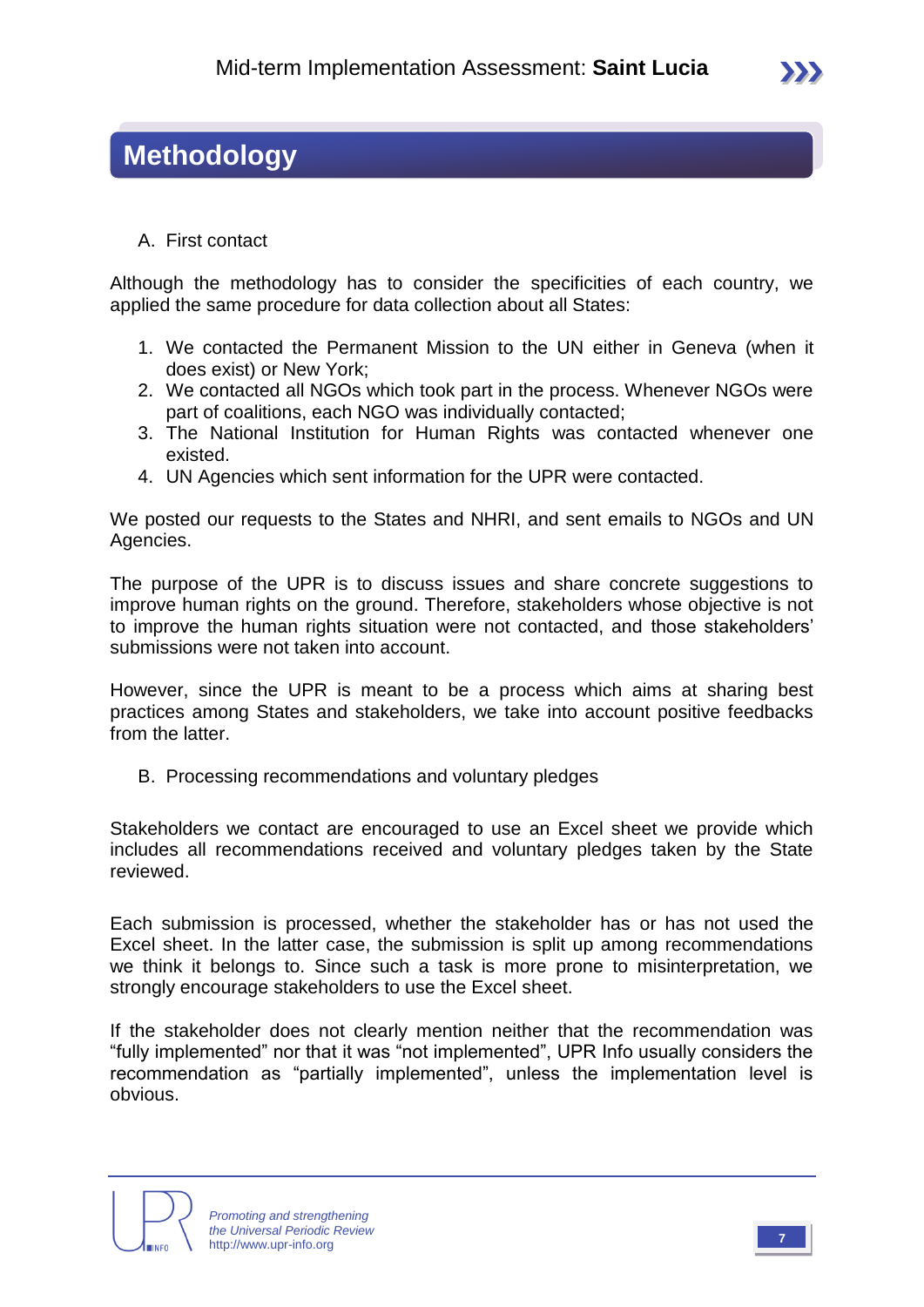

UPR Info retains the right to edit comments that are considered not to directly address the recommendation in question, when comments are too lengthy or when comments are defamatory or inappropriate. While we do not mention the recommendations which were not addressed, they can be accessed unedited on the follow-up webpage.

C. Implementation Recommendation Index (IRI)

*UPR Info* developed an index showing the implementation level achieved by the State for both recommendations received and voluntary pledges taken at the UPR.

The **Implementation Recommendation Index** (IRI) is an individual recommendation index. Its purpose is to show an average of stakeholders' responses.

The *IRI* is meant to take into account stakeholders disputing the implementation of a recommendation. Whenever a stakeholder claims nothing has been implemented at all, the index score is 0. At the opposite, whenever a stakeholder claims a recommendation has been fully implemented, the *IRI* score is 1.

An average is calculated to fully reflect the many sources of information. If the State under Review claims that the recommendation has been fully implemented, and a stakeholder says it has been partially implemented, the score is 0.75.

Then the score is transformed into an implementation level, according to the table below:

| <b>Percentage:</b> | <b>Implementation level:</b> |
|--------------------|------------------------------|
| $0 - 0.32$         | Not implemented              |
| $0.33 - 0.65$      | <b>Partially implemented</b> |
| $0.66 - 1$         | <b>Fully implemented</b>     |

Example: On one side, a stakeholder comments on a recommendation requesting the establishment of a National Human Rights Institute (NHRI). On the other side, the State under review claims having partially set up the NHRI. As a result of this, the recommendation will be given an *IRI* score of 0.25, and thus the recommendation is considered as "not implemented".

#### *Disclaimer*

*The comments made by the authors (stakeholders) are theirs alone, and do not necessarily reflect the views, and opinions at UPR Info. Every attempt has been made to ensure that information provided on this page is accurate and not abusive. UPR Info cannot be held responsible for information provided in this document.*